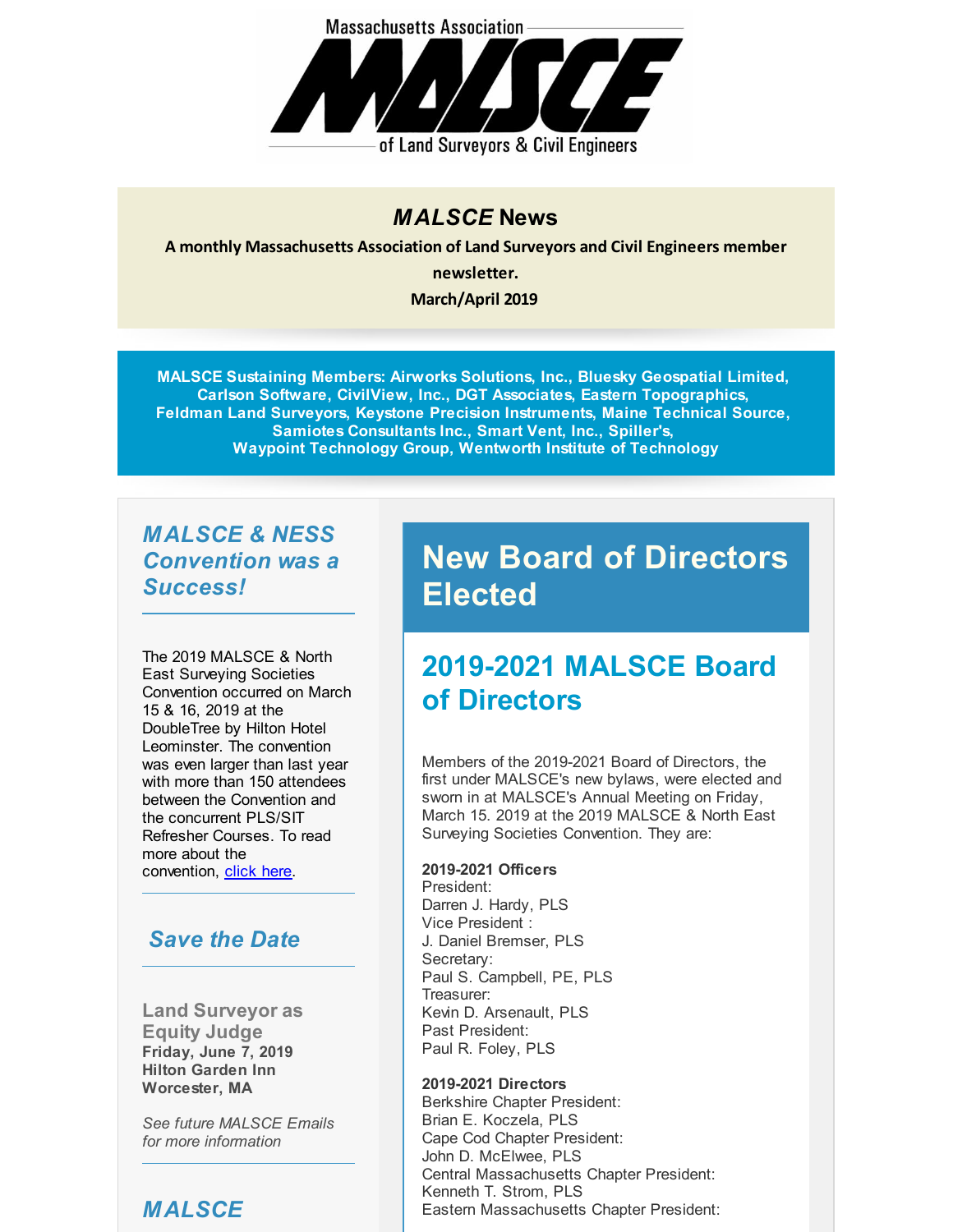### *Berkshire Chapter Meeting*

**Wednesday, April 24, 2019 Greenock Country Club, Lee, MA Cocktails: 6:30 PM, Dinner Meeting 7:00 PM**

Join the Berkshire Chapter for their meeting at the Greenock Country Club! Topics will include: planning a discussion with MassDOT as to why so few surveying companies west of Worcester participate in MassDOT contracts and involvement with the discussion committee between MALSCE and the Registry of Deeds.

Registration Deadline: Tuesday, April 23, 2019 To register please email Berkshire Chapter Secretary Mark Annis at [mdaajm@gmail.com](mailto:mdaajm@gmail.com)

*Engineers and Land Surveyors Day*

**Tuesday, May 22, 2019 Massachusetts State House, Boston, MA 9:00 AM - 11:45 AM, Followed by Water's Worth It Day 11:45 AM - 1:30 PM**

On Tuesday, May 22, 2019, MALSCE, ACEC/MA, and BSCES members gather at the Massachusetts State House for the Annual Engineers and Land Surveyors Day at the State House along with leaders from other engineering and design-related associations. We arrange for meetings with members' Massachusetts State Representatives and State Senators based on where they live and vote.

**Click here to [learn](http://r20.rs6.net/tn.jsp?f=001JyBbUMQzmfIngzAk5zwLj1hhCtuWSR59QK2-vXgZgkIImOEKtg9UZTO2VaPEhUqbpjgBfM4Xk1LMjJmTIQBu43fciuUwKFhG8FW8YbGpWCvdPDr15OREhGY_u-frrEJkx7jX1iYfZOrnv94m8jz1Ubq6WsAzDitE1tNLNFxSHr--AQb_UKsuyPeG9hi_v7cNMosOYCO1f2iJj-ANIzP7hvt3tHLfYso7&c=&ch=) more**

#### **Choose a Topic for**

Joseph G. Vozzella, PLS

## **President's Message April 2019**



President's Message By Darren J. Hardy, PLS, Senior Vice President, Survey Services, WSP MALSCE President

I am honored to serve MALSCE as its president and am very excited about the leadership team we have in place on the board directors and at the chapter level for the next two years. [Click](http://r20.rs6.net/tn.jsp?f=001JyBbUMQzmfIngzAk5zwLj1hhCtuWSR59QK2-vXgZgkIImOEKtg9UZeDrLfk1z_9-XsWx0gYJGAAy9GShYDtLcxV4TGg_8tb7drS0C82J87DW0UeA4YfmdJ761dEYK-K5pC1XuXi7ImqUQkYTboS_yCIu_vaFC7CL_aEXzQFoeC8YtJwG8MtK5qPJhKrvAGC44tGSbWyjyL7EfGeBfocNOmP42P0hSQKB1ezOU99cPv5EchONBoHPFPsnUP5Q0fp7&c=&ch=) here to read more.

## **Past President's Message April 2019**



Past President's Message By Paul R. Foley, PLS, COO, Feldman Land Surveyors MALSCE Past President

Two years ago, I was given the opportunity to lead our association and it has been one of the most rewarding experiences of my career. Focusing on updating our bylaws, developing best practice guidelines for 3D services, and fostering membership engagement were what I felt to be the most important issues facing our profession. [Click](http://r20.rs6.net/tn.jsp?f=001JyBbUMQzmfIngzAk5zwLj1hhCtuWSR59QK2-vXgZgkIImOEKtg9UZeDrLfk1z_9-nVF0E-YPLW4X8VrM9ZVvB3tNVKa37jSHXjjwfh12JSPmAnDcnS96E7odwolom75iUiM1tMKAmZ8gQfk9i1xaONQhceh8X2Nm42USrZAofVyksFgeerW0dKKQS4Msb_XS4FRx9OsH8vd7BjYiZ1vVvXhBaTjHKYEs6-Ddq3GdgB_1u95sA4oiriTRgp7Gko10Ca5x06XMoPA=&c=&ch=) here to read more.

## **Ian C. Wisuri, PLS named**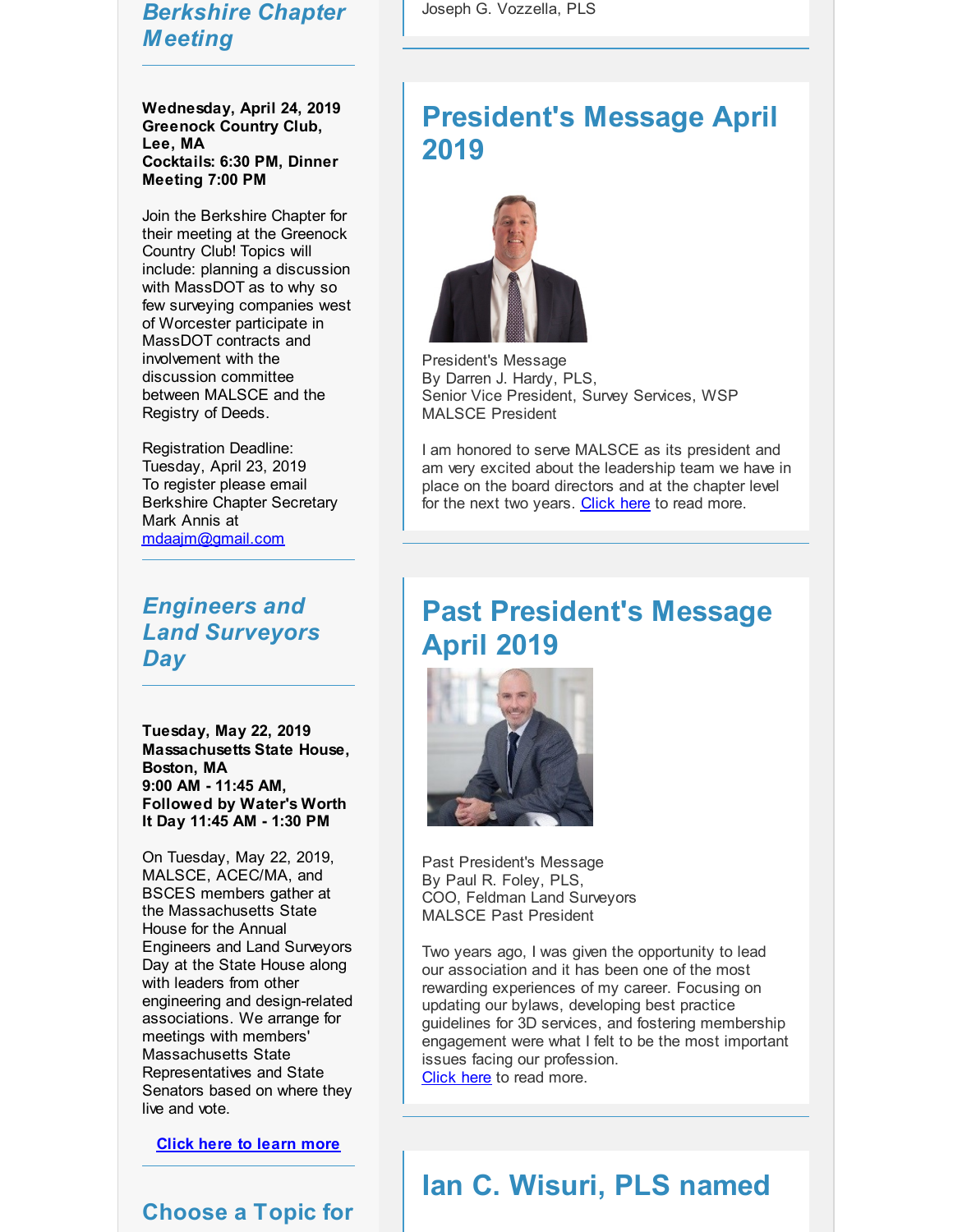### **an Upcoming Seminar**

MALSCE is seeking to identify, develop and provide educational programs that are intended to address the professional development needs of its members. Recent seminars have addressed laser scanners, Flood Insurance and the FEMA Elevation Certificate, basic field theory, legal perspectives on land surveying, basic error theory, survey mathematics, and preparing for the Fundamentals of Surveying and Professional Land Surveyor Exams. If you would like to recommend a topic and/or speaker for a full or halfday MALSCE Seminar, contact **MALSCE Past-[President](mailto:pfoley@feldmansurveyors.com) Paul Foley.**

### **Affiliate Association Events**

**Connecticut Association of Land Surveyors** General Membership Meeting Thursday. May 2, 2019 The Lace Factory Deep River, CT

**[More](http://r20.rs6.net/tn.jsp?f=001JyBbUMQzmfIngzAk5zwLj1hhCtuWSR59QK2-vXgZgkIImOEKtg9UZSjvBiy0HyKitLc9_3r6TZ7jhSFIZj3rr9np5KuTtgAEoU9vLLWoWZ7Cl3aWUvx7a-oRYNHaRKFKq7LhBNX52hlF02CDK8dsMfOOdau2Yd7TXpkej6QfCTKI5nh7XyKDBzyVH4uuU_RyGGCDNd2a-TA=&c=&ch=) info**

**MALSCE News is Seeking Topical Articles**

Did you have a particularly challenging project? Have a technical matter to discuss? Do you have a perspective on the profession you'd like to share? Your colleagues are waiting to learn from your experience. Submit

## **Surveyor of the Year**

Ian C. Wisuri, PLS, of Beals and Thomas, was named the recipient of MALSCE's prestigious 2018 Surveyor of the Year Award during the 2019 MALSCE and NESS Convention's Friday Annual Meeting & Awards Luncheon. This award is annually presented to a professional land surveyor who has provided outstanding leadership for the profession. [Click](http://r20.rs6.net/tn.jsp?f=001JyBbUMQzmfIngzAk5zwLj1hhCtuWSR59QK2-vXgZgkIImOEKtg9UZeDrLfk1z_9-CnrhXUGcivmOxKEsmwEZM-5WAmQGpw8GijOGo4cOMEPHJ3hmtJV8uWpQG7vUL9_lIAHCc1NkK-zLRAI8uO_596lTS7H0pkd1pzcPhHV7urcqSKdwckc9HjHqGl0NQgh6AVH3tlE4r4UeM4Okd44MeH16Ezy2alTU9fKBTDhjP_HvTYgaL1zeEihBGqXgsZMGtYp9tmLgWChd4IW1ETYEal3ERtQ4Ed743T3dQZrSunA=&c=&ch=) here to learn more.

# **Stephen Wilkes Given MALSCE Presidential Citation**

Stephen M. Wilkes, of Feldman Land Surveyors, was the recipient of MALSCE's Presidential Citation during the 2019 MALSCE and NESS Convention's Friday Annual Meeting & Awards Luncheon. For more information [click](http://r20.rs6.net/tn.jsp?f=001JyBbUMQzmfIngzAk5zwLj1hhCtuWSR59QK2-vXgZgkIImOEKtg9UZeDrLfk1z_9-F4DKHzcwGHqfrr_lxbggvIBs0_A730P6Mlcozl87JgajImXrw88cQQ2_0UdAygN0M7JaT7yp1ni4HEFAYtNI8FiT5-SrF-uTRCWumvnoDwkTQClkBt1r0dOOz3zsgIo5sgfoPT0R19KKyf0DPpLPN6S8NWOJpRZ-9kIUX7AgR7yQNlVad2HoQ8sxxG0l4EtItlWFfap1F8QZP98LfksW5Q==&c=&ch=) here.

# **MALSCE Congratulates the 2019 Convention Plan Contest Winners**

The 2019 MALSCE & NESS Convention featured a Plan Contest where participants were invited to submit plans in multiple categories to be voted on by convention attendees. Twenty-seven plans were received and displayed during the convention's Friday program. The submitters and winning plans in each category were announced during the proceedings that [accompanied](http://r20.rs6.net/tn.jsp?f=001JyBbUMQzmfIngzAk5zwLj1hhCtuWSR59QK2-vXgZgkIImOEKtg9UZeDrLfk1z_9-K8WFUQyE6WSGfniq23cgKwSSI0sxtVIGQ2mk4hfhdpAuFgUci-7WX34xoKwIJSK5Ch8kHyJJqGm19ogXM5ANnmFR80u9GQctkJR--BpWr99iWbB4euIduOTKI1fJ49xjObaNXOB9l7r8OwW9qNG2bEGpHm0mctIx5qSiY9-jkvwkX6oMIskaMCUA0n4L6UFDZjLZ8ALnMR6rkyIV00Rnv98teWD7IjKn&c=&ch=) the convention dinner. Click here to see the winners

## **Thank You to Our Convention Exhibitors!**

MALSCE would like to thank the exhibitors who were present at the 2019 MALSCE & NESS Convention:

Airworks Solutions Inc. Bluesky Geospatial CADNET Services, LLP Carlson Software Keystone Precision Instruments Maine Technical Source Meridian Associates, Inc. National Geodetic Survey National Society of Professional Surveyors (NSPS) Paton's Lumber Mill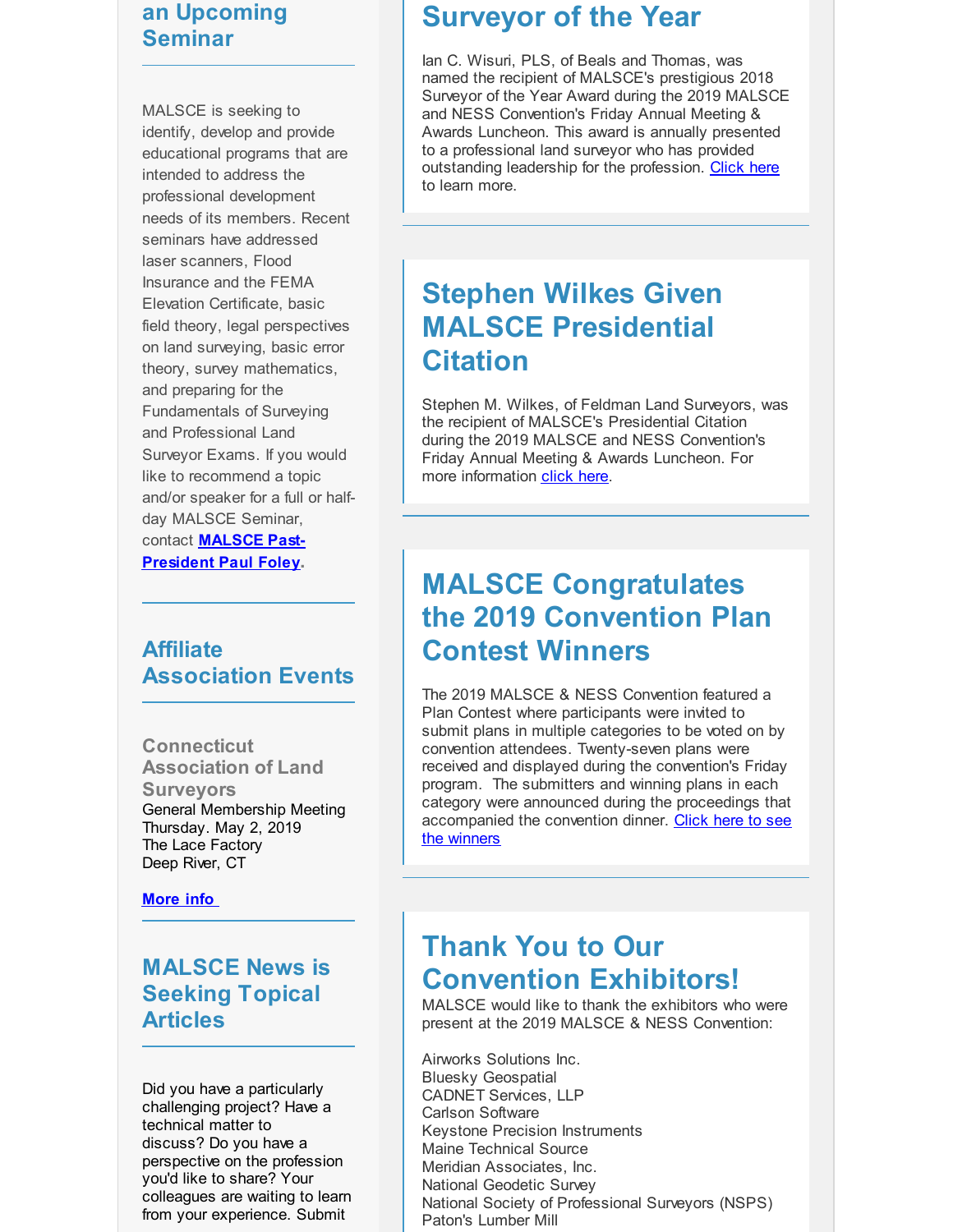an article for publication in MALSCE News.

MALSCE is seeking topical articles for publication in future issues of MALSCE News. While we cannot promise to print everything submitted, if you've written something you'd like to share with your fellow MALSCE members, forward it to Rich Keenan at **[rkeenan@engineers.org](mailto:rkeenan@engineers.org)**.

**Civil Engineers-Design Professionals-Surveyors**

Civil Engineering and Land Surveying company has immediate openings for skilled professionals with knowledge and experience in site engineering, soil evaluation, CAD design, and surveying. Projects include site plans, septic designs, subdivisions for residential, commercial, and industrial projects.

Our workload and client base continues to grow and if you are looking for an opportunity, this may be for you. Our first 30 years are behind us, and the future is very bright. Profit sharing, competitive wages, health insurance, holidays and other benefits are part of the package.

Conveniently located in Bridgewater near the Middleboro line. [larrys@silvaeng.com](mailto:larrys@silvaeng.com) or ask for Larry at 508-697-3100.

### **Advertise In MALSCE News**

*If your company has a job opening that it would like to promote, please [click](http://r20.rs6.net/tn.jsp?f=001JyBbUMQzmfIngzAk5zwLj1hhCtuWSR59QK2-vXgZgkIImOEKtg9UZeDrLfk1z_9-TwjFJw0noDyLF-RzilmZuSsvxN_O5wZQvfkgQwe1uA-CSgkb_S1examXpQXdAtx0Ni-_QXArd4z3lSEjF4P9dsNVdCeVGxZyqTV_zFpKcYgj8qH2BXiTrlASrL_35w85Awnc6oPP_TkowD4ssBJ7Vyy9FsYOpEB66zI2oqsMhlfZeo7oxc32InfR4SvOYshM&c=&ch=) here for information about advertising in MALSCE News and on the*

Resource Options Inc. Spiller's Topcon Solutions Store Waypoint Technology Group, LLC

# **Thank You to our Sustaining Members, Advertisers, and Sponsors!**

The 2019 MALSCE Board of Directors and Convention Planning Committee would like to thank the Sustaining Members, Sponsors, and Advertisers who helped make this event a success. To see a full list of the Sustaining Members, Sponsors, and Advertiser, **[click](http://r20.rs6.net/tn.jsp?f=001JyBbUMQzmfIngzAk5zwLj1hhCtuWSR59QK2-vXgZgkIImOEKtg9UZeDrLfk1z_9-2sT5-mg6-3LjR9tsiVUjD928zkGsGU-j35U4iDgyMF4CKFP8oOFKDT-Pgo3UrV3znw1MVLwE6rCaZxXdfPhJzCyz492D8BX3-g3BZRAsPNcilYEl62zJ6FoKeV91nyJEPN9HpZ8B8dFpfH_Poijc9oYixWCq7bOeOj8fvFp3IrW7_CIBByX-E6NbnkKOItUPuYjHJbZ7JnsH2qtMh0UwOrLBC63GRxnL7D3vxDdmxvE=&c=&ch=) here**.

# **MALSCE News**

# **MALSCE Welcomes New Members**

#### **Associate Members:**

Timothy D. Bertochi, RJ O'Connell & Assoc. Kevin Brydon, Andrew Survey & Engineering Inc. Andrew Maclaren, The Morin-Cameron Group, Inc. Russell Metcalf, Norfolk County Engineering Dept. Christopher Perry, Norfolk County Engineering Dept. Matthew Sullivan, The Morin-Cameron Group, Inc. Nicholas Vertefeuille, WSP USA John Vitale, Massachusetts Land Court

#### **Out of State Member:**

Bradford J. Travers, Waterman Engineering Co.

#### **Student Member:**

Sean P. L'Italien, Wentworth Institute of Technology

# **Member Feedback Requested on MALSCE Point Cloud Scoping and Acquisition Best Practice Guidelines**

[Click](http://r20.rs6.net/tn.jsp?f=001JyBbUMQzmfIngzAk5zwLj1hhCtuWSR59QK2-vXgZgkIImOEKtg9UZeDrLfk1z_9-7xUAt6-rsf-fukOKCgv1MfrBrcwePlAv_sekxG822H_DVgpqYo4BpqBtJIrVG4Of4f1Ik9rWsCFkV6VYz0XP0jWKHxzvjLS5s5WJJGCbLZXGdNBTUu4kgzLwVHFoSaKi3XAuPxQ87YyEC-xagiek9vwUwfzS-avjoM-h8vxt_IG85phMLNjxiFsqY5zl19e2Nr35q49Z_YmDk97K5O7kQjABcP6jDSy3_fMGGnkSYFExd8mePiNwpA==&c=&ch=) here to learn more about the Point Cloud Scoping and Acquisition Best Practice Guidelines developed by MALSCE's 3D Surveying Services Standards Committee.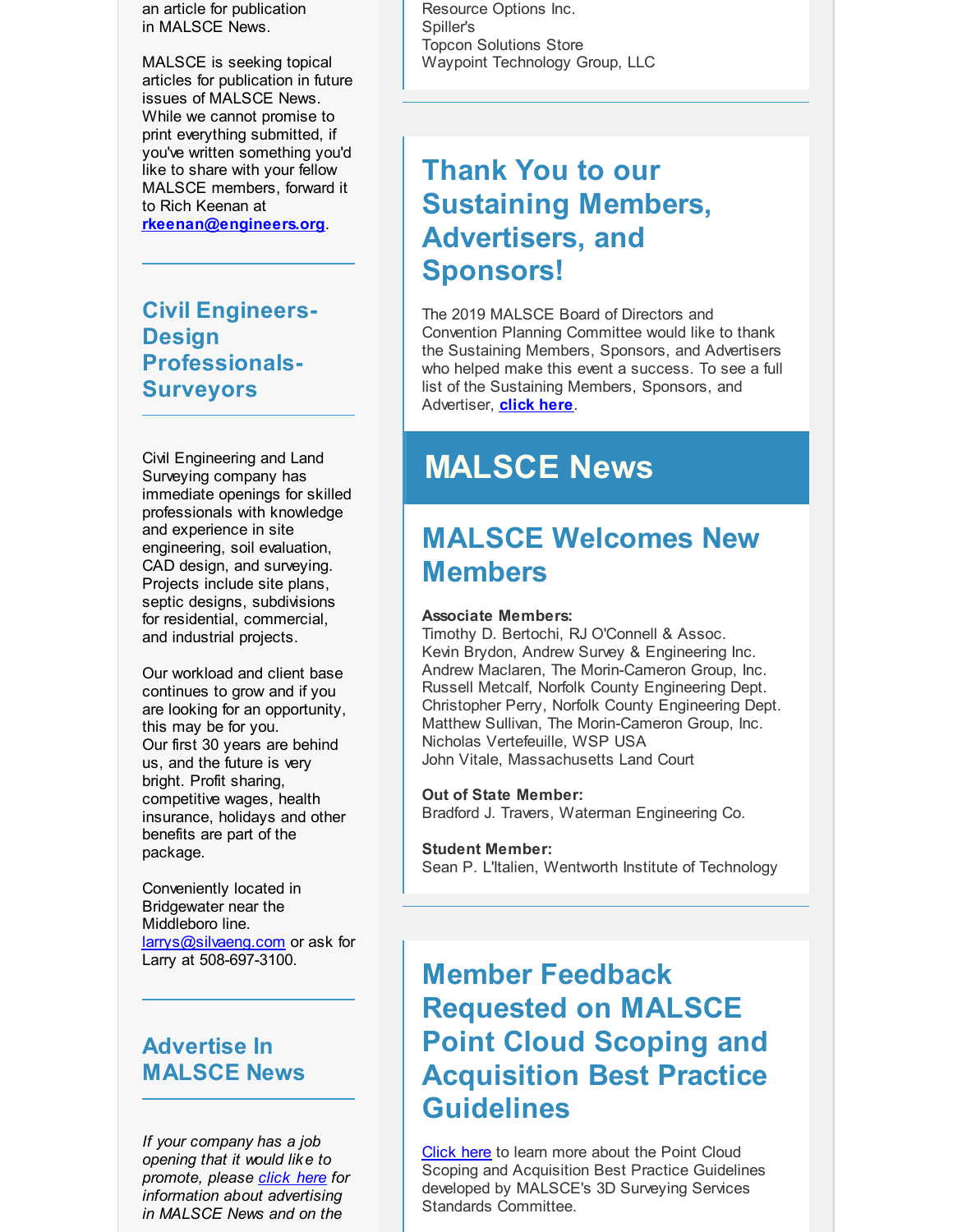*MALSCE website.*

## **NSPS News**

## **FEMA's National Flood Insurance Program (NFIP) and Elevations Certificates Make the News**

*- From NSPS News and Views* The NFIP has recently been in the news. The Washington Post recently ran a **[feature](http://r20.rs6.net/tn.jsp?f=001JyBbUMQzmfIngzAk5zwLj1hhCtuWSR59QK2-vXgZgkIImOEKtg9UZeDrLfk1z_9--4ILn3wugdEYwzf0qxVTWK4yn5ceSzyHyfm8oO2Ta21Fkdn2x8MVtvg0ZuUW4mgHyvwJxQlF58uk7IYrb0L1GnlJ5gSckQYrGdUsqsihioK1iHnnBLumk8OtCmrmgopEHKewDTKjPzSAVK5iD-x7H9zH6ctZrZHRmqhx6RyZA3YS0TOdDvaBLDkpMTQ8LbYqnfnJehBgbPTBEch2XuH7Tv0F-1dInY3AtoNZVMiuvqyRtHJdcfFjWRikPymCvSq68i4NXw1fSxEZgzYOMSkvzboHyIMiSj8Z97W4qwJO4DqA4hhd49ETu1PwMFRQ5UYBtRLlFRcT3z0=&c=&ch=)** in which a university professor debunks myths on floods and the paper ran an **[editorial](http://r20.rs6.net/tn.jsp?f=001JyBbUMQzmfIngzAk5zwLj1hhCtuWSR59QK2-vXgZgkIImOEKtg9UZeDrLfk1z_9-HrEHnwGK0naJ6RbCPxwAOt8-JmpqhvO_JP6fqNOs8HsvRj5wPgu5mW2ptAJoYDRT-4KkDVLh-HCVbt0O646hIILnAf4cn1GeN1rZViD2UMpM7cBYfDIfNC0WjT6zqOa_9v6Vezvydvg3YnEbpupGvyIlJKBV9oQSxp_2ODXg7zbPLtdvG0O9Hg3PVPDJtK-Ktsv8L4GDUxR_6XY2sKLyUFU_sTol55eFU9jhIQhcVW63l4t52cndpl2hLCrilKbvxEjpn-X5TgTtm96Ulxg0jaR-VSifJQS5d7uDZ69Q9M3O2Y5lz2ikeuQGaDKHsZx1PuTMJKSS-Ig=&c=&ch=)** that urges Congress to reform NFIP. Additionally, a new National Academy of Sciences [report](http://r20.rs6.net/tn.jsp?f=001JyBbUMQzmfIngzAk5zwLj1hhCtuWSR59QK2-vXgZgkIImOEKtg9UZeDrLfk1z_9-jsRnr5QwkjrMW5ke6lUVH1UuU_mCnjdg-vej_ySGnZiIRtwU0wt1QgsNXEVemqD-f_F1w1V5okds4xdr-pOYXBcO1-I2mHpAu0XsEBeRz9L53VZVL4oIa1tTQ3uuQtbYq_zLyPQ2G0aCEzXxR1DtMYoxCpmHJvBXTVp1gPqbxJl9I2nsp4IexA==&c=&ch=) calls for different approaches to predict and understand urban flooding. Meanwhile, a [report](http://r20.rs6.net/tn.jsp?f=001JyBbUMQzmfIngzAk5zwLj1hhCtuWSR59QK2-vXgZgkIImOEKtg9UZeDrLfk1z_9-jmvjHt9-o7AXtI7owwUB0GLkJjmjlUbIFAHAv2LXcr8ogrEQNabs8ikQ8rmqD7Lho3mHfLJ1e-2O_040M_UFaeGyHJPdTY6nMqbeWR9EjLNKJzdCJ1i1i9tUpTVf0iYPjYPzTZMADY2zS4NicuUPFkJvr8csc4RQLUQOG54TjY6Z1XHMVx4smuzCgSXA6TxfeM2PSuYc3q58QNPxWvfnqUMwiIsA5rcj&c=&ch=) anticipates gravity surveys conducted by aerial acquisition by NOAA/NGS could eliminate the need for elevation certificates by land survey.

# **NSPS begins 50-state Legislative Tracking**

*- From NSPS News and Views* As a new service to its members and affiliate state societies, NSPS is implementing a program to track state legislation in every U.S. state legislature. Using an on-line technology known as [GovHawk](http://r20.rs6.net/tn.jsp?f=001JyBbUMQzmfIngzAk5zwLj1hhCtuWSR59QK2-vXgZgkIImOEKtg9UZeDrLfk1z_9-E_CLD7GXhp3uakxFowJRYT0VBGqzN0bDFoQ5GkhGr9YJNUPUHUZNhDrUVVOqg7E9LTb4d5rMknT5dkKwxFGrYBn1LoBylofdvscXljx9-v4=&c=&ch=), NSPS's government affairs [consultants,](http://r20.rs6.net/tn.jsp?f=001JyBbUMQzmfIngzAk5zwLj1hhCtuWSR59QK2-vXgZgkIImOEKtg9UZeDrLfk1z_9-ogu6mwOrHSbzLM3CREXLXQo2Uq5EcBKyChhQjUeS1lgbu9-RFGhCot2ufSW5pGyPmclP-RATUuGCyQ-FLHoaal8YPkbiUZfbPXglTQ1joB0Xre0CBQxvKA==&c=&ch=) John M. Palatiello & Associates, Inc. will provide reports to NSPS and its state society member organizations on semimonthly basis when most of the state legislatures are in session, and monthly when activity slows down. The report will include a state-by-state summary of each bill, the sponsor, bill number, status, and a link to the text. This service will provide valuable and

comparative information.

# **Surveying News**

# **LandTech Consultants Expands Leadership Team and Geomatics Capabilities in New England**

LandTech Consultants' leadership team has expanded with the addition of Kenneth Strom, PLS as Director of Geomatics. This recent hire reflects their commitment to the growth of their land survey and civil engineering design capabilities in New England. Ken is a licensed Professional Land